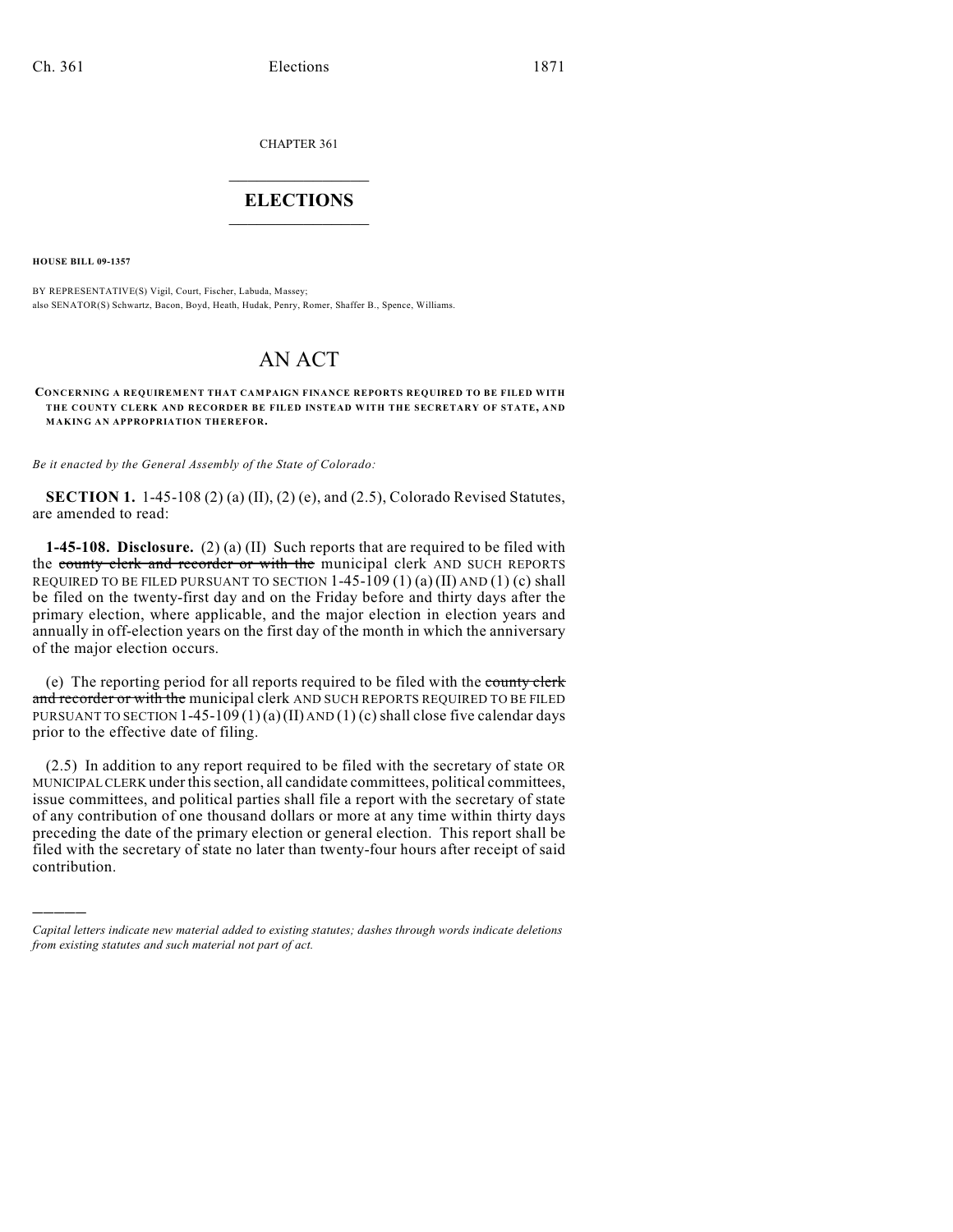**SECTION 2.** 1-45-109 (1), (5) (a), (6), (8) (b) (II), (8) (b) (III), (8) (c) (II), and (9), Colorado Revised Statutes, are amended, and the said 1-45-109 is further amended BY THE ADDITION OF A NEW SUBSECTION, to read:

**1-45-109. Filing - where to file - timeliness - repeal.** (1) For the purpose of meeting the filing and reporting requirements of this article:

## (a) THE FOLLOWING SHALL FILE WITH THE SECRETARY OF STATE:

(I) Candidates for statewide office, the general assembly, district attorney, district court judge, or any office representing more than one county, except candidates for school district director; the candidate committees for such candidates; political committees in support of or in opposition to such candidates; issue committees in support of or in opposition to an issue on the ballot in more than one county; small donor committees making contributions to such candidates; and persons expending one thousand dollars or more per calendar year on electioneering communications. shall file with the secretary of state.

(II) CANDIDATES IN SPECIAL DISTRICT ELECTIONS; THE CANDIDATE COMMITTEES OF SUCH CANDIDATES; POLITICAL COMMITTEES IN SUPPORT OF OR IN OPPOSITION TO SUCH CANDIDATES; ISSUE COMMITTEES SUPPORTING OR OPPOSING A SPECIAL DISTRICT BALLOT ISSUE; AND SMALL DONOR COMMITTEES MAKING CONTRIBUTIONS TO SUCH CANDIDATES.

(b) Candidates in municipal elections, their candidate committees, any political committee in support of or in opposition to such candidate, an issue committee supporting or opposing a municipal ballot issue, and small donor committees making contributions to such candidates shall file with the municipal clerk. Candidates in special district elections, except candidates for director of the regional transportation district; the candidate committees of such candidates; political committees in support of or in opposition to such candidates; issue committees supporting or opposing a special district ballot issue; and small donor committees making contributions to such candidate shall file with the clerk and recorder of the county in which the district court having jurisdiction over the special district pursuant to section 32-1-303, C.R.S., is located.

(c) All other candidates, candidate committees, issue committees, political committees, and small donor committees shall file with the county clerk and recorder of the county of their residence. However, a report required to be filed with a county clerk and recorder shall be deemed properly filed if filed electronically pursuant to subsection (8) of this section SECRETARY OF STATE.

(5) (a) The secretary of state shall operate and maintain a web site so as to allow any person who wishes to review reports filed with the secretary of state's office or with a county clerk and recorder pursuant to this article electronic read-only access to such reports free of charge.

(6) (a) The secretary of state shall establish, operate, and maintain a system that enables electronic filing using the internet of the reports required by this article to be filed with the secretary of state's office. or with a county clerk and recorder. The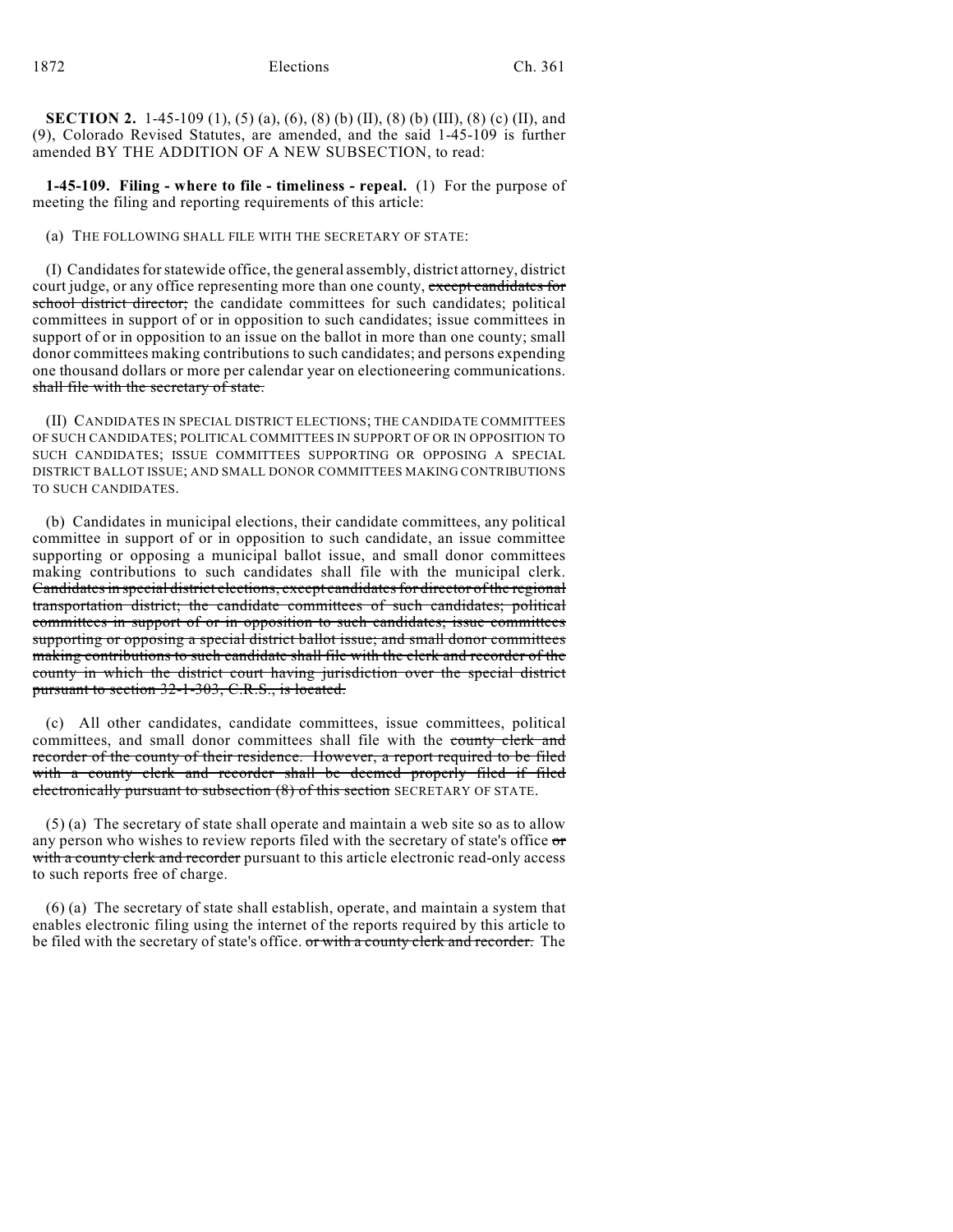rules for use of the electronic filing system shall be promulgated by the secretary of state in accordance with article 4 of title 24, C.R.S.

(b) In addition to any other method of filing, any person required to file with the secretary of state's office or with a county clerk and recorder may use the electronic filing system described in paragraph (a) of this subsection (6) in order to meet the filing requirements of this article. Where a person uses such electronic filing system to meet the filing requirements of this article, the secretary of state shall acknowledge by electronic means the receipt of such filing.

 $(8)$  (b) (II) Each county clerk and recorder shall use the electronic filing system described in subsection (6) of this section to transmit any report filed with the county clerk and recorder to the secretary of state.

(III) A county clerk and recorder shall transmit any report to be transmitted to the secretary of state pursuant to subparagraph (II) of this paragraph (b) as quickly as practicable. The county clerk and recorder shall convert any report that is not electronically filed into electronic format before transmitting the report to the secretary of state.

(c) (II) Any person required to file reports with a county clerk and recorder pursuant to this article may meet the filing requirements by using the electronic filing system described in subsection (6) of this section.

(9) Subsections (1) and (8) SUBSECTION (1) of this section shall not be construed to require the secretary of state to review reports electronically filed by persons required to file reports with a county clerk and recorder pursuant to this article or to impose any enforcement duties upon the secretary of state beyond the duties specified in section 9 of article XXVIII of the state constitution.

(10) (a) EACH COUNTY CLERK AND RECORDER SHALL TRANSMIT ANY REPORT REQUIRED BY THIS ARTICLE FILED ON OR BEFORE DECEMBER 15, 2009, TO THE SECRETARY OF STATE USING THE ELECTRONIC FILING SYSTEM ESTABLISHED IN PARAGRAPH (a) OF SUBSECTION (6) OF THIS SECTION NOT LATER THAN DECEMBER 23, 2009. ANY SUCH REPORT SUBMITTED TO A COUNTY CLERK AND RECORDER ON OR AFTER DECEMBER 16, 2009, SHALL BE TRANSFERRED IMMEDIATELY TO THE SECRETARY OF STATE.

(b) EACH COUNTY CLERK AND RECORDER SHALL, WITHIN TEN DAYS FROM THE DATE OF A REQUEST FOR DATA SUBMITTED BY THE SECRETARY OF STATE, CERTIFY THAT THE DATA CONTAINED IN THE ELECTRONIC FILING SYSTEM IS COMPLETE AND ACCURATE. THE CERTIFICATION REQUIRED BY THIS PARAGRAPH (b) SHALL OCCUR NOT LATER THAN DECEMBER 23, 2009.

(c) EACH COUNTY CLERK AND RECORDER SHALL, TO THE EXTENT FEASIBLE, TAKE ALL APPROPRIATE MEASURES TO ASSIST THE SECRETARY OF STATE IN TRANSFERRING DATA CONTAINED IN THE ELECTRONIC FILING SYSTEM FROM THE CONTROL OF THE COUNTY CLERK AND RECORDER TO THE CONTROL OF THE SECRETARY OF STATE.

(d) EACH COUNTY CLERK AND RECORDER SHALL MAINTAIN A COPY OF ANY REPORT OR STATEMENT FILED WITH HIS OR HER OFFICE IN ACCORDANCE WITH THE